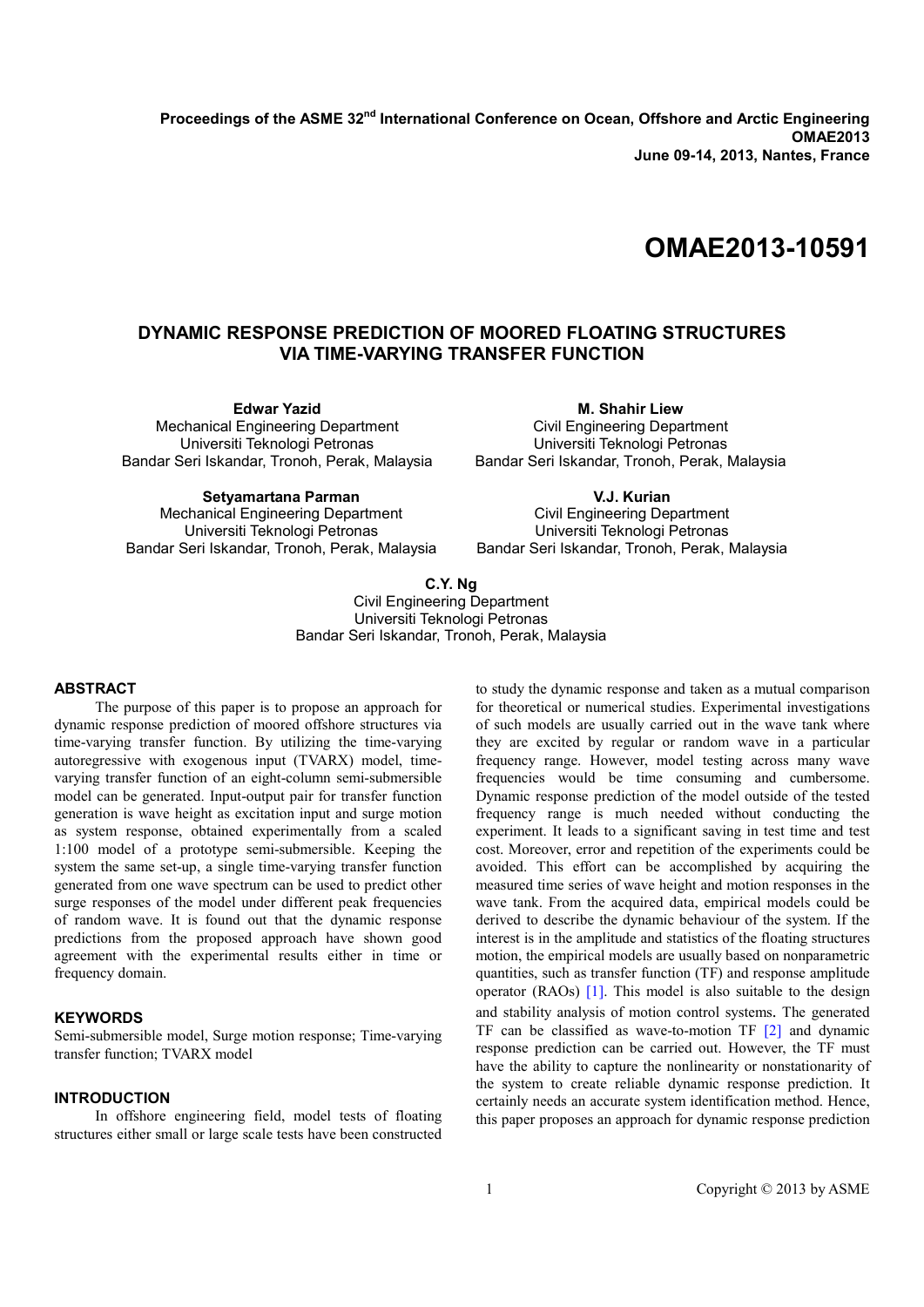via time-varying transfer function. Such a TF is expected to predict the dynamic response in a wide range of wave frequency. The method will be described in the next section. As study case, a scaled 1:100 model of a prototype semisubmersible as a moored offshore structure is used and dynamic response prediction in surge motion is carried out. This motion is chosen because second-order motion response is dominant in surge direction. However, the proposed method is also applicable for other motion responses.

#### **TVARX MODEL**

 Relationship between a set of measured time series of wave height and motion response of structure is approached with a model structure via TVARX which is given by:

$$
y(k) = \sum_{i=1}^{P} a_i(k) y(k-i) + \sum_{\ell=0}^{M} b_{\ell}(k) u(k-\ell) + e(k).
$$
 (1)

Notations  $y(k-i)$  and  $u(k-\ell)$  are delayed motion response and wave height variables, called regressors in discrete time index  $k$ , respectively. Notation  $P$  and  $M$  are number of respective delayed regressors which are the order of TVARX model. Values  $a_i(k)$  and  $b_\ell(k)$  are the TVARX coefficients which is time-variant. If the coefficients are time-invariant, then equation (1) is equivalent with the well-known ARX model. Model error is denoted with  $e(k)$ , which is Gaussian with zero mean and variance  $\sigma_e^2$ . From equation (1), the work is mostly concerned with the identification of coefficients  $a_i(k)$  and  $b_\ell(k)$ . Equation (1) describes that the current motion responses depend on the summation between previous states of motion responses and wave height, together with current states of wave height. In order to estimate the TVARX coefficients, equation (1) can be rewritten in a discrete state-space form and expressed in equation (2a),

$$
y(k) = x(k)L(k) + v(k)
$$
 (2a)

$$
L(k) = AL(k - 1) + w(k). \tag{2b}
$$

Vector  $x(k)$  contains the regressors, past values of measured motion responses and wave height $[y(k-1),...,y(k-P),u(k),...,u(k-M)]$ , while vector  $L(k)$  contains the TVARX coefficients. If time evolution of the coefficients is restricted to be linear and stochastic, then  $L(k)$  is then expressed in equation  $(2b)$ . Term *A* is the state transition matrix which will be restricted as an identity matrix, while  $v(k)$  and  $w(k)$  are the observation and state noise, respectively. Minimization error between the models's output in equation (1) and the measured data can be accomplished by adopting some numerical methods. Because the floating offshore structures are dynamic system with slow variation, adaptive methods can be utilized. For more detail about the adaptive methods, one may refer to [3].

#### **ESTIMATION OF TRANSFER FUNCTION**

 After obtaining the coefficients, it can be converted into transfer function, either impulse response function (IRF) or frequency response function (FRF). Transfer function of the system in term of FRF can be estimated using equation (3). Terms in equation (3) are explained as follows:  $a_i(k)$  and  $b_\ell(k)$ 

are the  $i^{th}$ ,  $\ell^{th}$  elements of the estimated TVARX coefficients and ωis the observed frequency, respectively.

$$
H(k, e^{j\omega}) = \frac{\sum\limits_{\ell=0}^{M} b_{\ell}(k)e^{-j\omega\ell}}{1 + \sum\limits_{i=1}^{P} a_{i}(k)e^{-j\omega i}}.
$$
\n(3)

Because term *k* indicates discrete time index, it leads to the condition that the estimated transfer function is time-varying transfer function (TVTF).

At this step, dynamic response prediction in frequency domain can be obtained by treating the TVTF as a linear filter. The relation is as follows:

$$
S_o(k, e^{j\omega}) = H(k, e^{j\omega}). S_i(k, e^{j\omega}),
$$
\n(4)

where  $S_o(k, e^{j\omega})$  is system's output spectrum (motion responses) and  $S_i(k, e^{j\omega})$  is system's input spectra (wave height) at particular frequency. Vice versa, response prediction in time domain  $y(k)$  can be carried out by converting TVARX coefficients into IRF or simply converting equation (3) into time domain and convoluted with corresponding system input  $u(k)$ . Both domains will be presented in this paper.

To compare the prediction results with its respective measured time series qualitatively, the normalized mean square error (NMSE) is calculated as a statistical comparison. The NMSE value is expressed in equation (5),

$$
NMSE = \sqrt{\frac{\frac{1}{N} \sum_{k=1}^{N} \left\{ y_{pred}(k) - \overline{y}_{pred}(k) \right\} - \left( y_{exp}(k) - \overline{y}_{exp}(k) \right)^{2}}{\frac{1}{N} \sum_{k=1}^{N} \left( y_{exp}(k) - \overline{y}_{exp}(k) \right)^{2}}}
$$
(5)

where N is the data length,  $y_{pred}(k)$  is the predicted time series, and  $y_{exp}(k)$  is the measured time series.

#### **EXPERIMENT**

 The method is applied to the case of an eight-column semisubmersible model. The experimental layout is shown in Figure 1. The model test was moored with two typical springs that attached with steel wires on fore and aft side of the model. The springs were soft linear springs connected to load cells mounted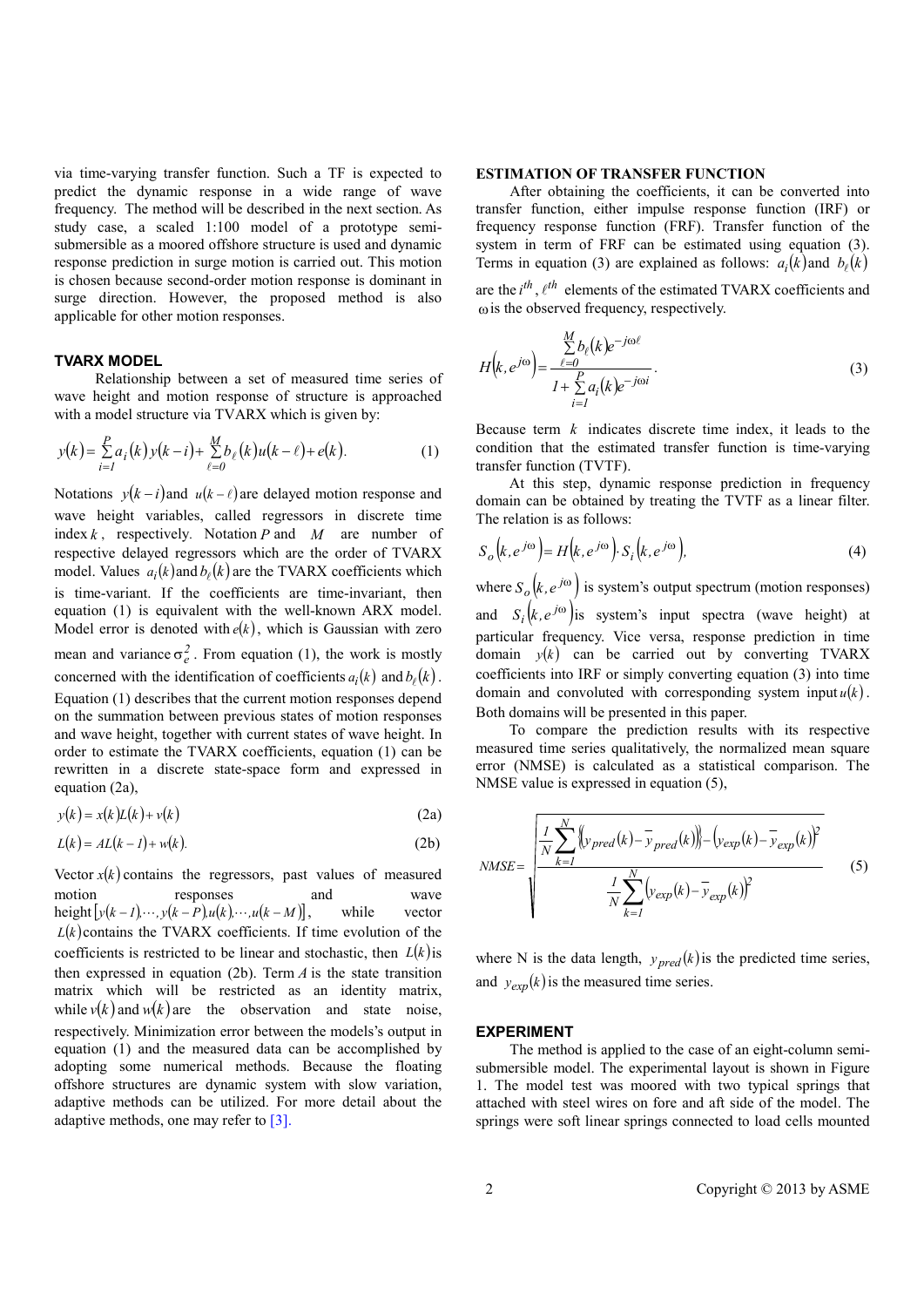on the model. This arrangement was set up to measure the second-order motion response. This was made possible by the soft spring wire restraining system attached to the model [4].

 The model was then tested in the wave tank of the offshore engineering laboratory, Universiti Teknologi PETRONAS. The wave tank has 22 m length, 10 m width and 1.5 m depth. The JONSWAP spectrum was used to generate the random wave, where the test was conducted for six minutes duration and the model was subjected a unidirectional random wave in head seas orientation. Wave probes were used to measure the wave height, while the motion responses of the semi-submersible model in all six degrees of freedom were recorded by optical tracking system. The test took only few minutes, hence the effects of wave wall reflection were not considered. The progressive mesh beach systems also minimized the interference from reflected waves during tests. The data had been sampled at sampling frequency 100 Hz.



**Figure 1: Layout of model test** 

 Initial experiment was conducted by subjecting the model to a unidirectional random wave with significant wave height,  $H_s = 0.1m$  and peak frequency,  $f_p = 0.61Hz$  in head seas orientation. Later on, this random wave is called IRW-1 for convenience. This measured wave height and surge response are selected to be used as model transfer function for dynamic response prediction to fulfill the purpose of this paper. Preprocessing is carried out for both measured time series to remove the noise embedded during the measurement. The empirical mode decomposition (EMD) through Hilbert-Huang transformation is employed for this purpose [5]. It is found out that filtering with EMD method produces similar result with low pass filter (LPF) method with cut-off frequency 0.01 Hz. The results are displayed in Figure 2. It is noted that no detrend

or demean process carried out for both time series in order to retain the nonlinearity of the system. From the figure, it can be observed that the wave height seems to be linear random waves because its amplitudes appear to be symmetrical around its mean value. Conversely, since the surge response is not symmetrical and seems to be shifted upward, nonlinearity is present inside.



**Figure 2: Filtered wave height and surge response of IRW-1** 

#### **RESULTS**

By manipulating equation (1) and (2) with Kalman smoother algorithm [3], TVARX coefficients,  $a_i(k)$  and  $b_\ell(k)$  for selected model order can be calculated. The coefficients are presented in Figure 3.



**Figure 3: TVARX coefficients for IRW-1** 

It can be seen that all coefficients evolve over time as an indication that TVARX is an extended form of ARX where the coefficients are time-variant. Those time-varying coefficients are expected to capture the dynamic feature of the model test. Selected model order, *P* and *M* can be estimated by adopting some methods such Akaike information criterion (AIC), Bayesian information criterion (BIC) and the others.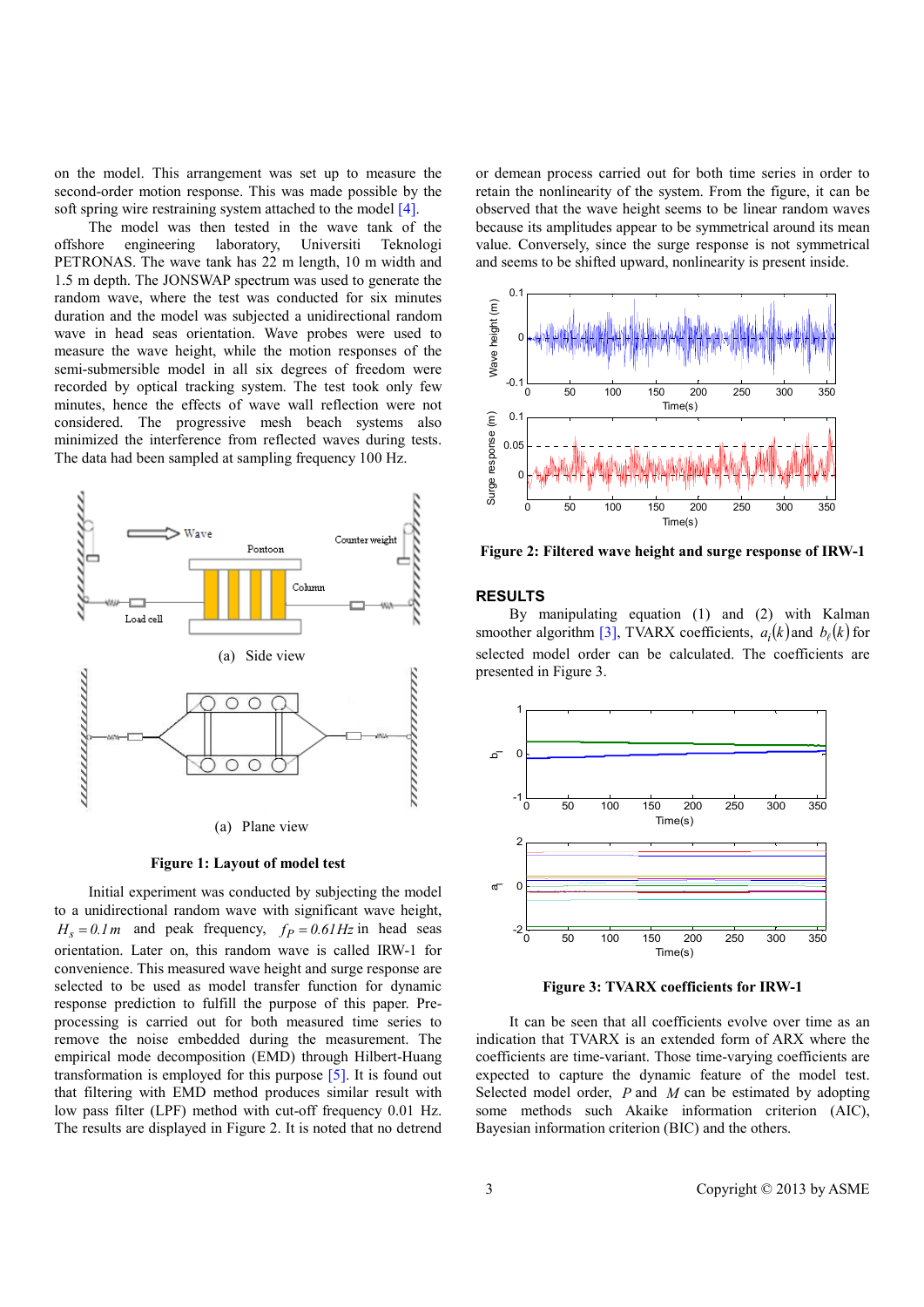The model order estimation is achieved in two phases:

- i) By setting up TVARX  $(P,2)$ , where  $(P = 2, \dots, 20)$ , model order *P* is estimated by setting  $M = 2$ . The proper *P* order is selected based on minimization of AIC, BIC and other criterion from Figure 4(a).
- ii) Following the *P* order selection, the *M* order is determined in a similar manner.



**Figure 4: Model order for IRW-1**

Overall, it may be observed from Figure 4, that the TVARX model of order (12,2) is optimum for transfer function estimation.

The coefficients are then plugged into the original equation (1) to see the prediction result. Prediction results are then verified with experiment result from the wave tank and presented in the top of the panel of Figure 5. Bottom of the panel is the residuals or prediction error. From those figures, it can be seen that the prediction error is relatively small, meaning that TVARX model can predict the surge response accurately. Further, to obtain a relationship between wave height and surge response in time frequency domain, the coefficients are also plugged into equation (3), the result is displayed in Figure 6 in term of transfer function. From Figure 6, it can be noticed that transfer function of surge response indicates significant

response in two principal frequency peaks. The first peak is in the low frequency region at around 0.05 Hz, approximately 0.07 Hz, which corresponds to the surge natural frequency of the semi-submersible model. This frequency may be called as the resonant low frequency response (LF). The second peak is around 0.61 Hz, corresponds to the same frequency exist in the random wave spectrum. This frequency is known as incident wave frequency response (WF). Interpretation of LF and WF may be referred to Figure 7.



**Figure 5: Surge response time series for IRW-1** 





In Figure 7, WF is existed in the wave spectrum; it indicates a linear response. In addition, LF is not existed in the wave spectrum, which suggests a nonlinear response for the model. It implies that there exists a nonlinear effect in term of second-order force (wave drift force), which is proportional to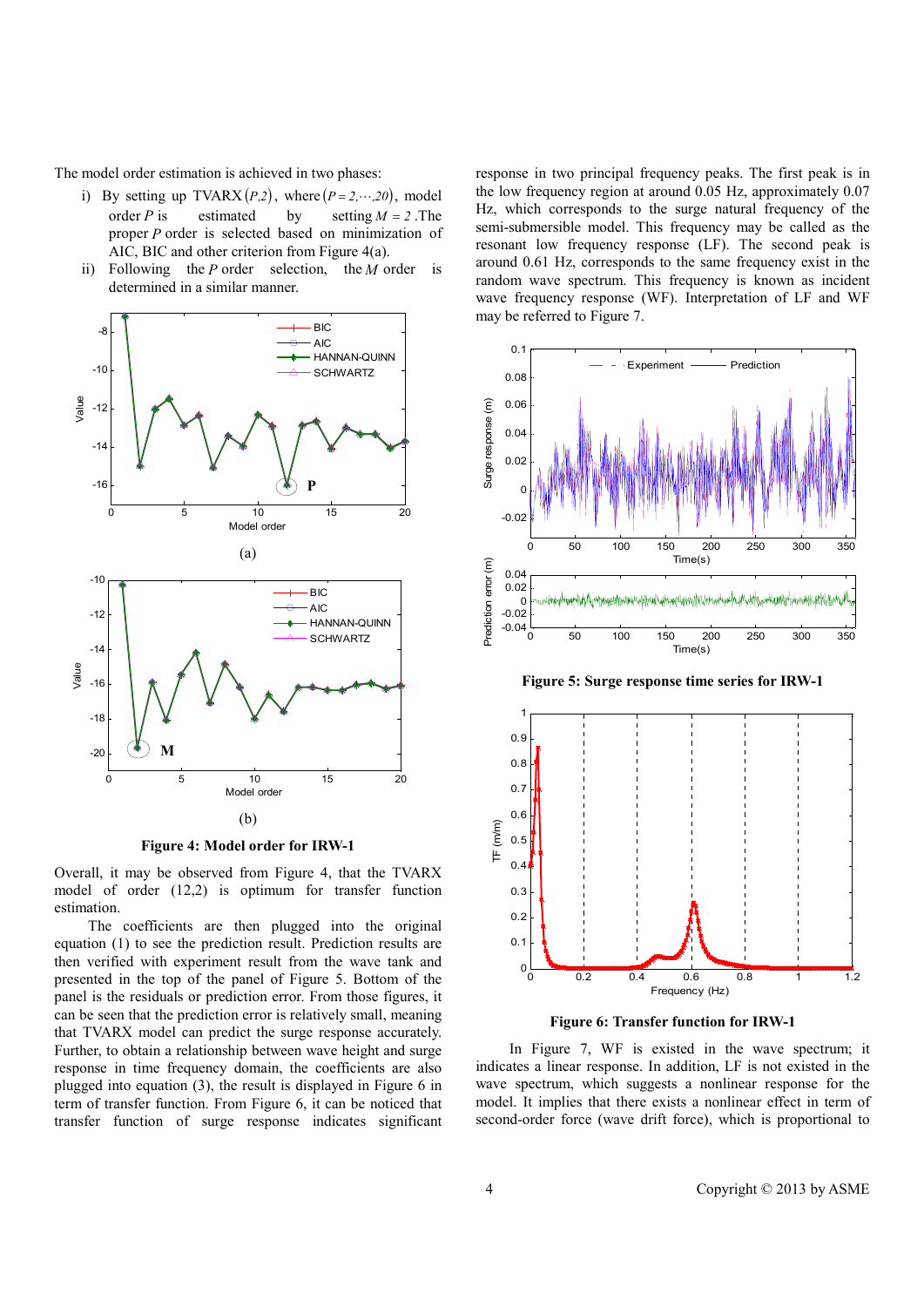the square of the wave height, exerted on the semi-submersible model. These results are also found by many prior researches, for example [6]-[9]. This nonlinear dynamic can be captured by the transfer function generated from TVARX model. However, to capture the nonlinearity of the semi-submersible model sharply, TVARX model must have higher order model. If the model order is lower than the optimum model order shown in the Figure 3, then the resonant low frequency motion doesn't exist in the transfer function estimate.



**Figure 7: Spectral estimate of IRW-1** 

Another perspective may be drawn from the coefficients by manipulating the equation (3). By factoring the equation (3), zeros and poles of the system can be obtained. The TF produces one zero and twelve complex poles and plotted in complex plane as shown in Figure 8.



**Figure 8: Plot of poles and zeros for IRW-1**

 The figure describes that the system is poles dominant, where all the poles spread in the complex plane, either in the left or right plane. They all locate outside of the unit circle periphery. The poles are also complex-conjugate pair, represents oscillating behaviour mode. Because the stability is restricted on the poles, not the zeros, then the figure also indicates that the semisubmersible model is unstable system, which is a significant dynamic characteristic of uncontrolled moored floating offshore structures. This oscillatory motion is imparted to the semisubmersible model due to fluid-structure interaction.

Based on the results above, the application of the proposed method in dynamic response prediction is tested in three sets of random wave as shown in Table 1. The wave frequency and the wave heights are taken based upon the limitation of the wave tank and wave maker. By taking the transfer function from Figure 6 as a model transfer function, surge response in time and frequency domain can be predicted.

Table 1: Random wave parameters

| Data    | Significant Height<br>(m) | Peak Frequency<br>(Hz) |
|---------|---------------------------|------------------------|
| IRW-2   | 0.06                      | 0.83                   |
| $IRW-3$ | 0.08                      | በ 77                   |
| IRW-4   | N V 0                     |                        |

By utilizing equation (4), response prediction is carried out for every data in Table 1. It can be simply calculated by replacing  $H(k, e^{j\omega})$  with the model TF as per Figure 6 and  $S_i(k, e^{j\omega})$  with IRW-2, IRW-3 and IRW-4, respectively. Surge response in frequency domain can be obtained. As a first prediction, surge response spectrum under IRW-2 data is presented in Figure 9. It is clearly observed that predicted surge response spectrum is in good agreement with the experimental result. Peak either in LF or WF is overlapped each other. There is no significant difference in magnitude for both spectrums.



**Figure 9: Surge response spectrum for IRW-2** 

5 Copyright © 2013 by ASME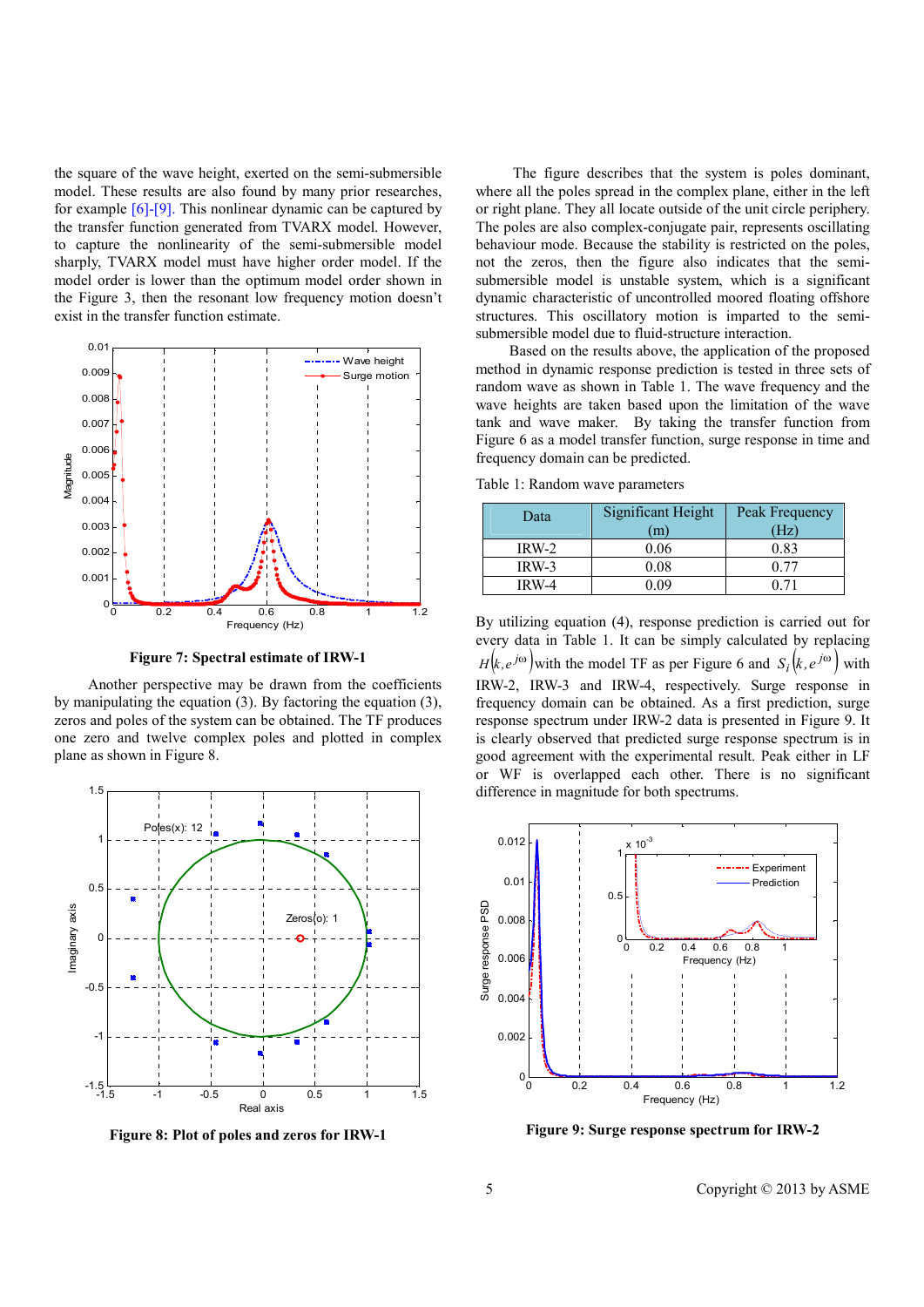

**Figure 10: Surge response time series for IRW-2**

By converting the result from Figure 9 into time domain, time series of surge response can be obtained. Prediction results are then verified with experiment result from the wave tank and presented in Figure 10. Prediction result is also in good agreement as frequency domain. Next prediction is carried out for IRW-3 data. Similar procedure with IRW-2 data, surge response spectrum is predicted and displayed in Figure 11.



**Figure 11: Surge response spectrum for IRW-3** 

In Figure 11, peak frequency in LF region around 0.05 Hz and WF region around 0.78 Hz is clearly shown by predicted result. Discrepancy is noticed in the magnitude in LF region, where prediction result is lower around 9.8% than experimental results. Further, prediction result produces fewer ripples in LF region than experimental result.



**Figure 12: Surge response time series for IRW-3** 

Last, prediction is carried out for IRW-4, where the wave frequency is 0.71 Hz. Discrepancy is observed the magnitude either in LF or WF region, where the magnitude for prediction results is bigger around 12.5% in LF region and 6,3% in WF region than the experiment, respectively. It also can be noticed that ripple is more apparent in the prediction result than experimental result.



**Figure 13: Surge response spectrum for IRW-4** 

Also, from all time series of surge response obtained from prediction, it can be seen that the prediction error in the bottom panel of each figure are relatively small, meaning that TVARX model can predict the surge response well. To compare the prediction results with its respective measured time series qualitatively, the normalized mean square error (NMSE) is